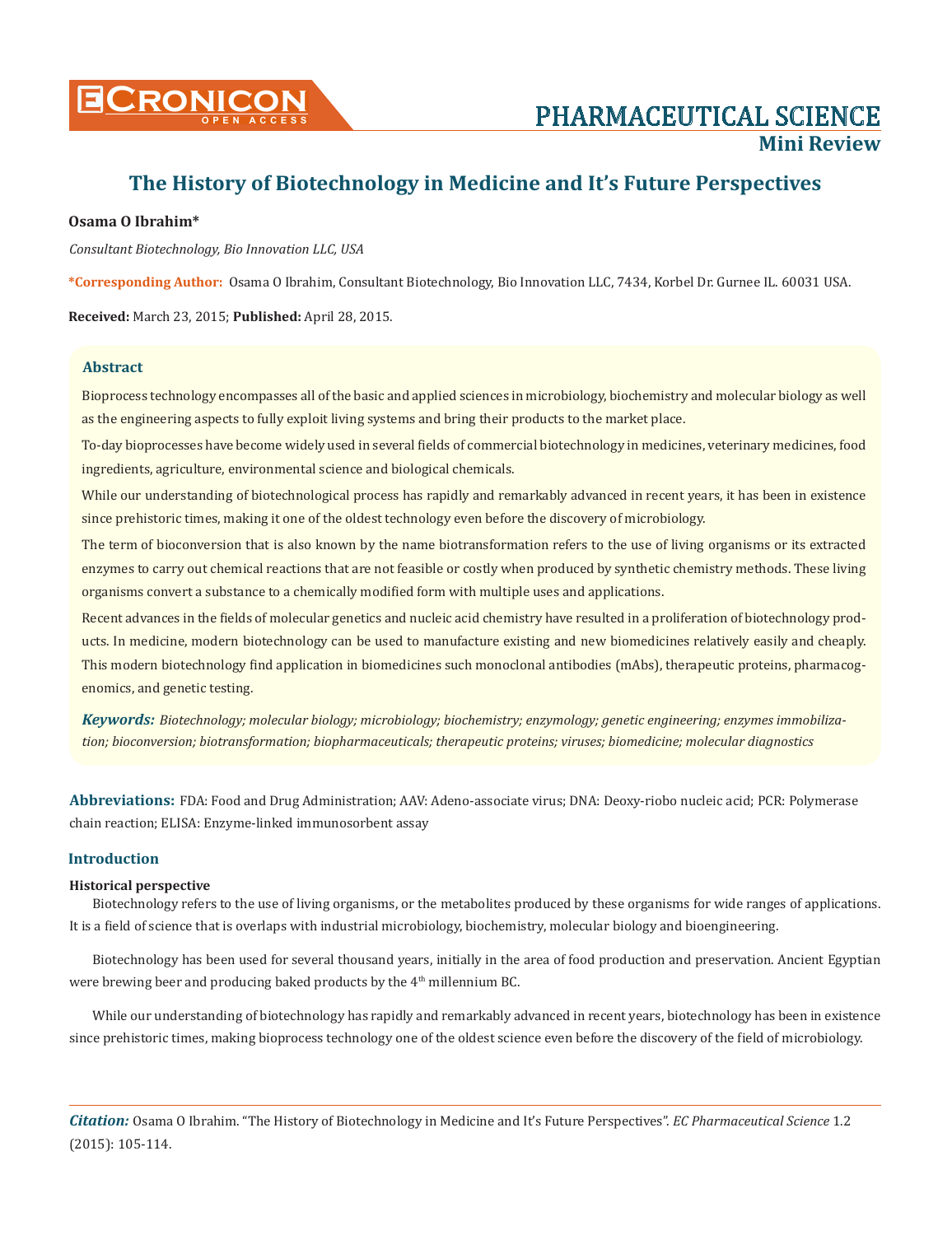#### **Historical Perspective of Biotechnology in Medicine**

**500 BC:** In China, the first antibiotic, moldy soybean curds, is put to use to treat boils.

**AD 100:** The first insecticide is produced in China from powdered chrysanthemums.

**1859:** British scientist Darwin published the origin of species.

- **1877:** French scientist Pasteur noted relation between microorganisms and infection diseases.
- **1881:** German scientist Koch developed techniques for handling and maintenance of microbial cultures.
- **1894:** Japanese scientist Takamine patented process to isolate diastase enzyme from mold.
- **1911:** American pathologist Peyton Rous discovers the first cancer-causing virus.
- **1928:** Scottish scientist Alexander Fleming discovers the antibiotic penicillin against Staphylococcus aureus.
- **1940:** British scientists Florey and Chain, elucidated penicillin structure and its antibacterial properties against gram positive bacteria.
- **1940:** American scientist Waxman discovered the antibiotic streptomycin against gram negative bacteria.
- **1942:** Penicillin is mass-produced by fermentation for the first time.
- **1950:** The first synthetic antibiotic is created.
- **1950:** The production of cortisone for the first time.
- **1950:** The production of polio and peruses vaccines for the first time.
- **1951:** Artificial insemination of livestock is accomplished using frozen semen.
- **1958:** DNA is made in a test tube for the first time.
- **1970:** American scientists Kohler and Milstein developed the method for the development of monoclonal antibodies.
- **1978:** Recombinant human insulin is produced for the first time.
- **1979:** Human growth hormone is synthesized for the first time.
- **1980:** Smallpox is globally eradicated following 20-year mass vaccination effort.
- **1980:** The U.S. Supreme Court approves the principle of patenting organisms, which allows the Exxon oil company to patent an oil-eating microorganism.
- **1981:** Scientists at Ohio University produce the first transgenic animals by transferring genes from other animals into mice.
- **1982:** The first recombinant DNA vaccine for livestock is developed.
- **1982:** The first biotech drug, human insulin produced in genetically modified bacteria, is approved by FDA. Genentech and Eli Lilly developed the product.
- **1985:** Genetic markers are found for kidney disease and cystic fibrosis.
- **1986:** The first recombinant vaccine for humans, a vaccine for hepatitis B, is approved.
- **1986:** Interferon becomes the first anticancer drug produced through biotech.
- **1987:** Development and production of the recombinant tissue plasminogen activator (tPa) used to dissolve blood clots in patients with acute myocardial infarction. Also used to treat non-hemorrhagic stroke.
- **1987:** Development and production the interferon gamma 1b for the treatment of chronic granulomatous disease.
- **1990:** The first successful gene therapy is performed on a 4-year-old girl suffering from an immune disorder.
- **1992:** FDA approves bovine somatotropin (BST) for increased milk production in dairy cows.
- **1993:** FDA approves Betaseron®, the first of several biotech products that have had a major impact on multiple sclerosis treatment.
- **1993:** Development and production the recombinant somatropin a growth hormone for pre- kidney transplant operation.
- **1993:** Development and production of the recombinant DNAse, the inhalation drug Pulmozyme (dornase alfa) for the treatment of patients with cystic fibrosis disease.
- **1994:** The first breast cancer gene is discovered.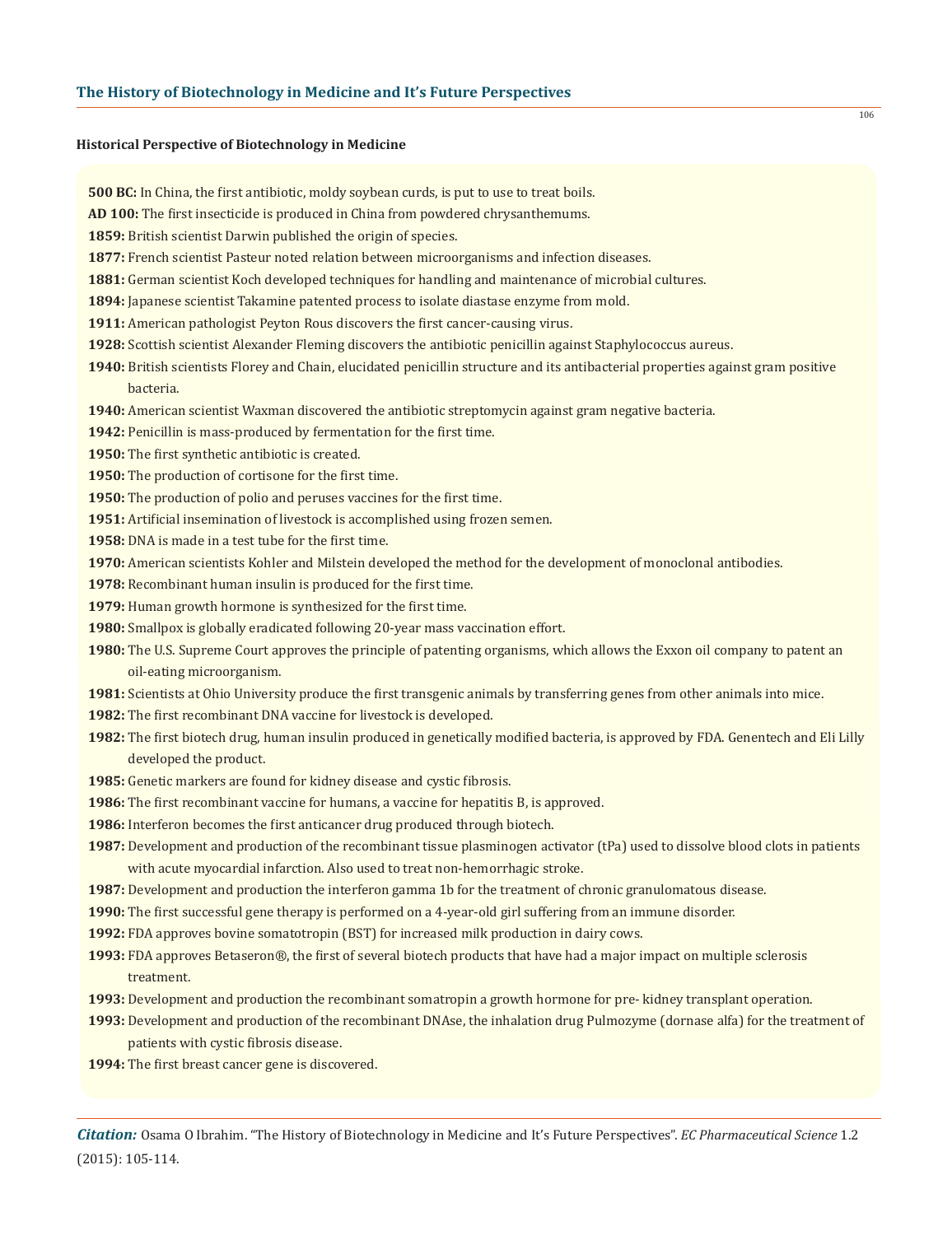- **1994:** The Americans are certified polio-free by the International Commission for the Certification of Polio Eradication.
- **1995:** Gene therapy, immune-system modulation and the produced recombinant antibodies enter the clinic trials against cancer.
- **1996:** A gene associated with Parkinson's disease is discovered.
- **1996:** The first genetically engineered crop is commercialized.
- **1997:** A sheep named Dolly in Scotland becomes the first animal cloned from an adult cell.
- **1998:** FDA approves Herceptin®, a Pharmacogenomics breast cancer drug for patients whose cancer over expresses the HER2 receptor.
- **1999:** A diagnostic test allows quick identification of Bovine Spongicorm Encephalopathy (BSE), also known as "mad cow" disease and Creutzfeldt - Jakob disease (CJD)
- **2000:**  Development and production of the clot-busting drug TNKase for the treatment of acute myocardial infarction.
- **2003:** Development and production of Anti-VEGF monoclonal antibody Avastin (bevacizumab) for the treatment of metastatic cancer of the colon and rectum.
- **2006:** The recombinant vaccine Gardasil® was developed against human papillomavirus (HPV) and approved by FDA as the first preventative cancer vaccine.
- **2010:** The first interleukin-6 (IL-6) receptor-inhibiting monoclonal antibody was -approved to treat rheumatoid arthritis (RA).
- **2013:** The first Genentech antibody-drug conjugate (ADC) to receive FDA approval for the treatment of HER2-positive metastatic breast cancer.
- **2014:** The first artificial mini-stomach (called gastric-organoid) made in lab from stem cells could spur pure research into cancer, ulcers, and diabetes.

Today, biotechnology has become widely used in several fields of commercial bio-products and bio-active ingredients in medicine, veterinary medicines, food processing, nutritional health, agriculture, and environment, plus for the production of biological chemicals such as enzymes, antibiotics, hormones, vitamins, amino acids, organic acids, therapeutic proteins etc.

The basic purification step such as distillation of ethanol was developed and applied in China in the  $2<sup>nd</sup>$  millennium BC. This distillation process was the early knowledge on purification technology and was the first down stream process for industrial fermentation.

Today in addition to distillation, down stream processes utilizing immerging advanced separation technologies such as centrifugation, extraction, column separation, membrane technology, electro dialysis etc.

The modern biotechnology developed from 19<sup>th</sup> century after the discovery of microbiology and microbial life. This modern biotechnology is still based on the principle of combining living organisms with nutrient under controlled fermentation conditions to produce high yield of the desired end products.

In the first half of the  $20<sup>th</sup>$  century world war I drove the development of the first large scale fermentation process outside old alcohol production to acetone, butanol and glycerol fermentation process for the production of explosives and citric acid fermentation process for the disruption of Italian citrus exports.

The pressure of World War II brought us the antibiotic fermentation in the form of penicillin [1] against Gram positive (G+) bacteria and then streptomycin [2] against Gram negative (G -) bacteria.

In the 1980s, the recombinant gene technology led to the development of genetically engineered *Escherichia coli* bacteria for the production synthetic humanized insulin [3] at relatively low cost for the treatment of diabetes. This was the first biomedicine manufactured with recombinant technology. Insulin was previously extracted from the pancreas of pigs or cattle.

*Citation:* Osama O Ibrahim. "The History of Biotechnology in Medicine and It's Future Perspectives". *EC Pharmaceutical Science* 1.2 (2015): 105-114.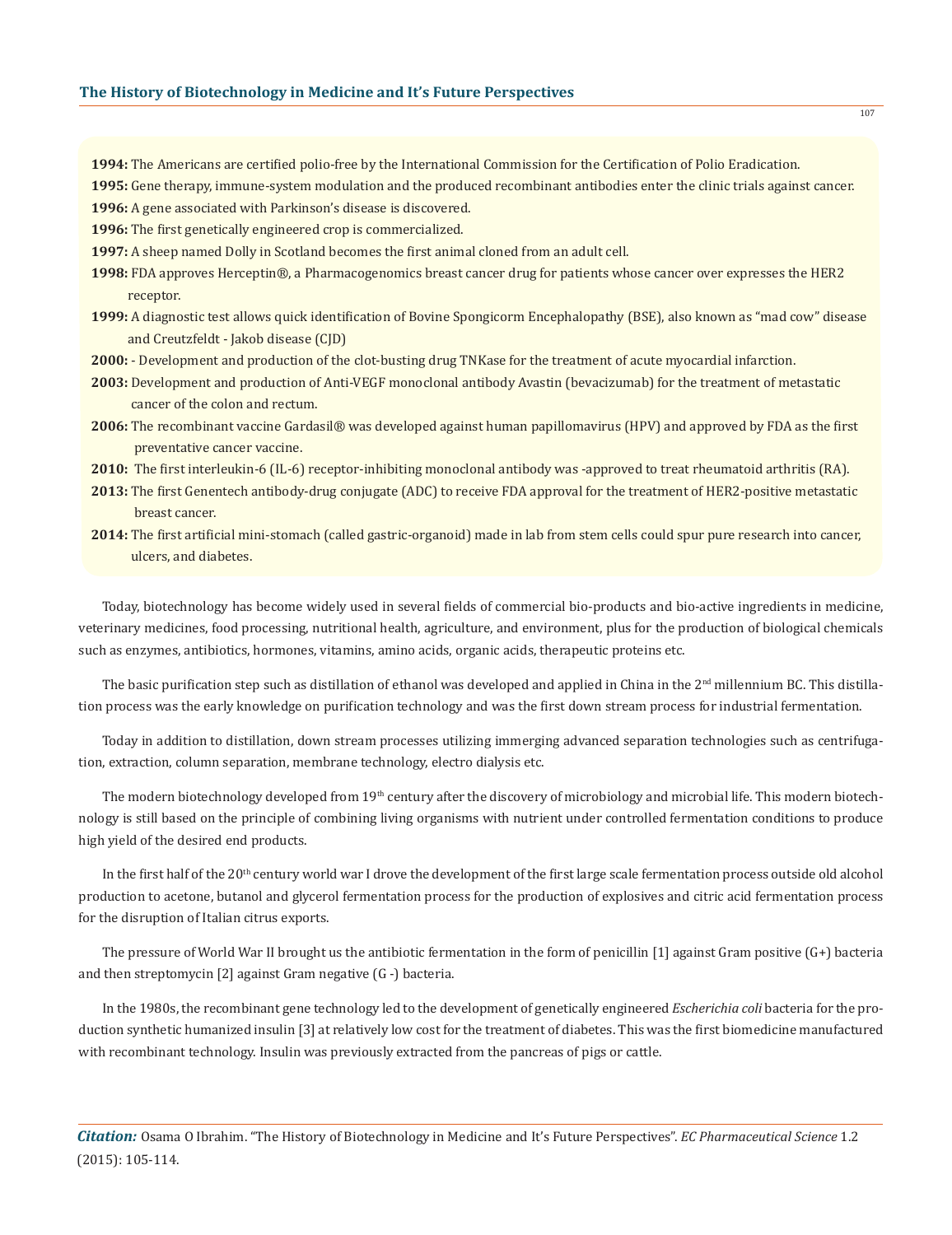## **The History of Biotechnology in Medicine and It's Future Perspectives**

This newly developed genetic engineering [4] and the newly developed monoclonal antibody [5] technology has led to the introduction of a large number of new biomedicines such as interferon [6], tissue plasmogen activator [7], erythropoietin [8], colony-stimulating factors [9], and monoclonal-antibodies [5]. In addition, this newly advanced molecular biology technology resulted in significant new bio products not only in medicine but in a wide broad applications such as but not limited to agriculture, food processing, nutritional health , bio fuels, biochemical's and environments.

Because biotechnology process uses living organisms, they offer several advantages over the conventional synthetic chemistry process. Biotechnology process can use renewable resources as raw materials and can operate at lower temperature, pressure and pH to produce high yield of bio products with less energy consumption and lower cost.

In the most of biotechnology process, enzymes in whole living organisms or extracted from living organisms cellular components are used to catalyze the biochemical reactions for the production of desired bio products that have applications in medicine, agriculture, foods, nutritional health, energy, chemical industry, environmental cleanup, etc.

#### **Bio Conversion and Bio Transformation**

Enzymes are catalyst that can convert raw materials as a substrate to form desired end product. These enzymes carry out the bioconversions or biotransformation for the production of target end products.

In the early discovery of bioconversion or biotransformation process, three major challenges were present that resolved by newly developed advanced technologies.

#### **First Challenge**

Maintaining the desired optimum conditions (temperature, pressure, pH, oxygen levels, etc) for the bioconversion or biotransformation process.

**Solution:** The development of automated and computerized equipments to assist in maintaining the desired optimum conditions for bioconversion/biotransformation process and monitoring the reactions. These instruments improved the bioconversion or biotransformation efficiency and increased end-products yield.

# **Second Challenge**

The formation of unwanted impurities during the bioconversion or biotransformation process resulted in difficulties to produce the end product in pure forms.

**Solution:** The development of separation and purification techniques for down stream process resulted in methods to economically produce highly pure end products with higher recovery efficiency.

#### **Third Challenge**

The cost of catalytic enzymes used in the bioconversion or biotransformation process resulting in a higher production cost.

**Solution:** The developments of immobilized enzymes [10] and cells systems for either continuous and semi-continuous bioconversion or biotransformation process have dramatically reduced the production cost of end products.

In addition to enzymes application as a catalyst for bioconversion and biotransformation process, Enzymes application in medicines extended to: (1) Treat disorders like low blood pressure, myocardial infraction, tachycardia, and head or spinal injuries. One of such enzyme is Streptokinase. (2) Assist metabolism as an aid to digestive system. One of such enzyme is Papain (3) Assist drug delivery deeper to the target tissue. One of such enzyme is Hyaluronidase.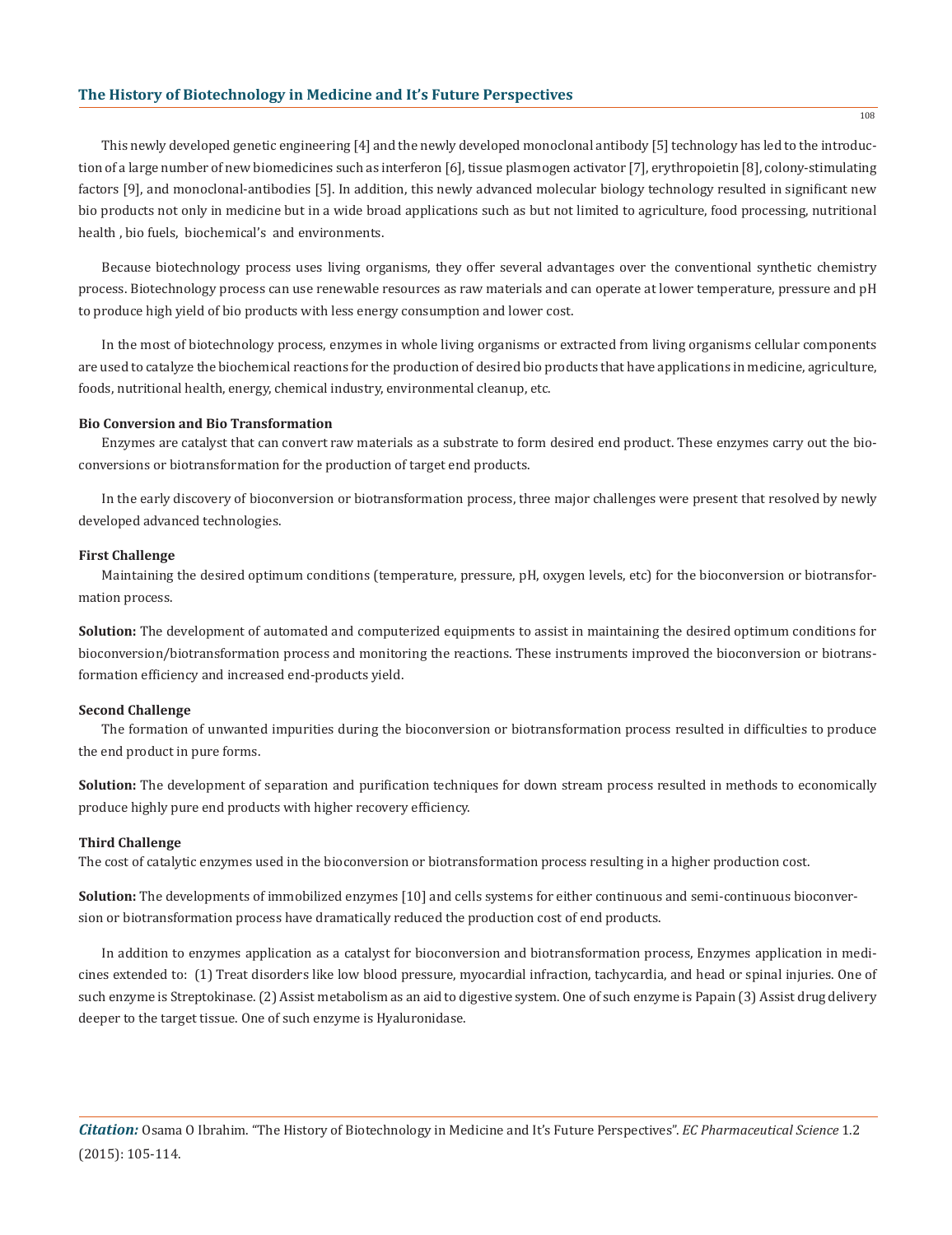#### **Genetic Engineering for Gene Therapy**

Following early biotechnology advances in genetic engineering of bacteria, cells, and small animals, scientists started considering how this genetic engineering technology could be applied in medicine to modify human chromosome for the treatment of genetically related diseases. The two main approaches that have been considered are adding gene to replace a gene that wasn't working properly and disrupting genes that were not working properly.

The DNA delivery into cells can be accomplished by two major methods: Recombinant viruses (viral vectors) or Naked DNA (noviral method).

**Recombinant DNA (Viral Vector):** Viruses bind to their specific target hosts and introduce their genetic material as part of their own replications into the host cell DNA. By replacing the viral DNA with a therapeutic DNA the virus became a vehicle to deliver the therapeutic DNA to the target cell as shown in figure 1.



*Figure 1: Adino Associate Virus (AAV) Gene Therapy. A new gene is inserted into a patient cell using the AAV protein shell. Once inside the nucleus, the new gene makes functional protein to treat a disease. http://commons.wikimedia.org/wiki/File:AAV\_Gene\_Therapy.jpg#/media/File:AAV\_Gene\_Therapy.jpg*

Several viruses can be used for human gene therapy including *Retrovirus, Adenovirus, Lentivirus, Herpes simplex virus, Vaccinia virus* and *Adeno-associate virus.*

**Naked DNA (non-viral):** Non-viral method is direct injection (transfection) of a naked DNA into host cell. Transfection can be done by several methods such as electroporation or gene gun.

Diseases that are considered for evaluating by these two gene therapy approaches are the diseases that are caused by single gene defects [11], such as cystic fibrosis [12], hemophilia [13], muscular dystrophy [14], thalassemia [15] and sickle cell anemia [16].

Gene therapy approaches are still in the early stage of experimental technique, although in year 2012 Glybera® a drug for the treatment of a disease caused by a defect in a single gene for the enzyme lipoprotein lipase [15] became the first FDA approved gene therapy medicine for general population treatment in Europe and United States.

 Gybera® drug is a recombinant *Adeno-associate virus* (AAV) as a viral vector delivers an intact copy of the human lipoprotein lipase (LPL) gene into muscle cells

*Citation:* Osama O Ibrahim. "The History of Biotechnology in Medicine and It's Future Perspectives". *EC Pharmaceutical Science* 1.2 (2015): 105-114.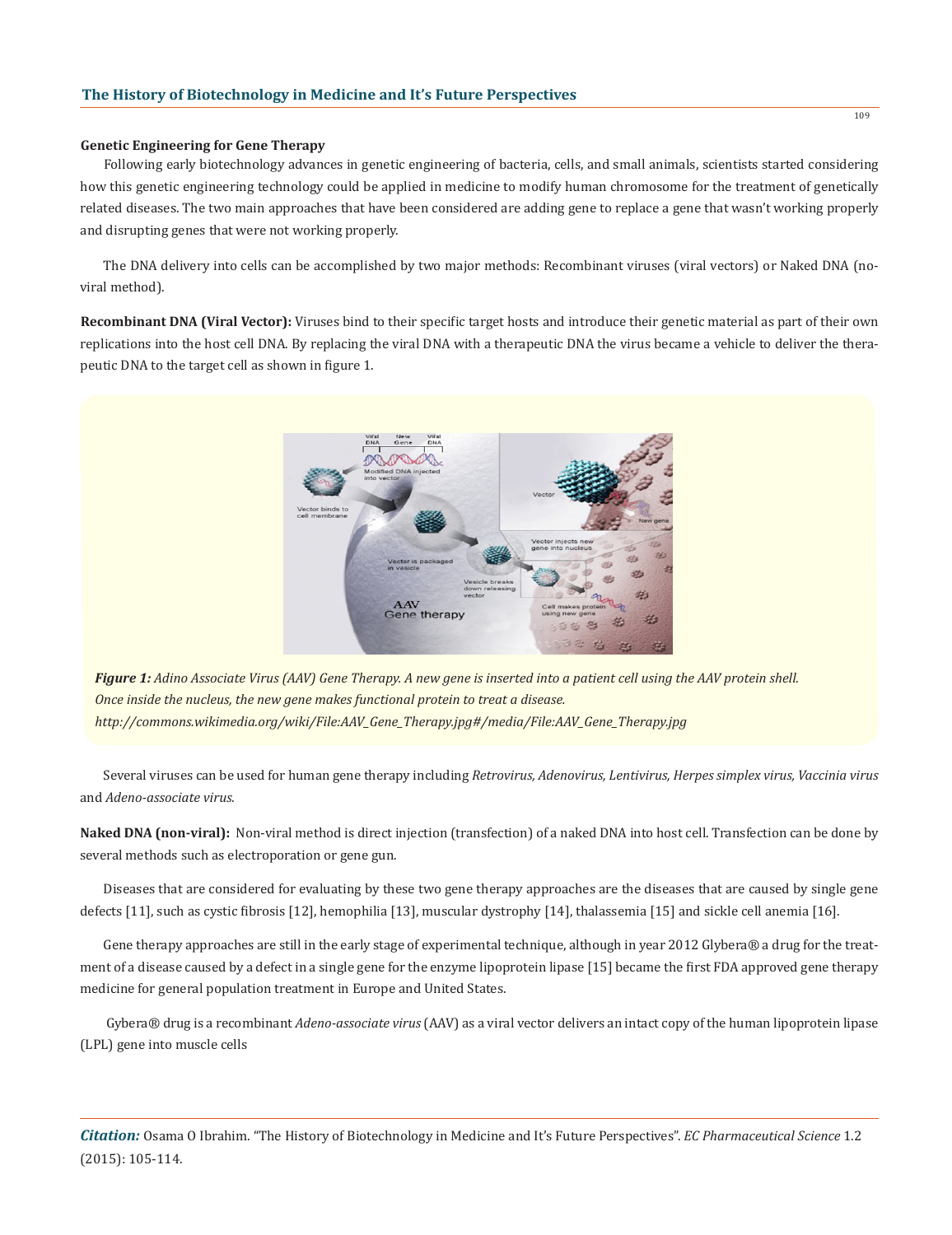#### **Genetic engineering for therapeutic recombinant proteins**

Therapeutic proteins or protein-based therapeutics are recombinant proteins that are genetically engineered in the laboratory for pharmaceutical applications. Insulin for diabetes was the first therapeutic protein developed by this advanced biotechnology.

Today, these Proteins-based therapeutic [17] are showing high recognition of their potential applications in medicine for treatments cancer, infection diseases, hemophilia, anemia, multiple sclerosis and hepatitis These protein-based therapeutics are divided into five groups based on pharmacological activities: (1) Replacing a protein that is deficient or abnormal. (2) Enhancing an existing pathway. (3) Providing a novel function or activity. (4) Interfering with a molecule or organisms. (5) Delivering other compounds or proteins, such as radionuclide, cytotoxic drug, or effectors protein.

Therapeutic recombinant proteins are produced by fermentation step as upstream process and recovery/purification step as a downstream process. Bacteria, yeast and mammalian cells are widely used as a host strains for these therapeutic recombinant proteins production. In the case of glycosylated recombinant therapeutic proteins mammalian cells are widely selected for the fermentation step.

The total sales of therapeutic recombinant proteins are over \$100 billion and growing. The fastest growing therapeutic recombinant proteins are genetically engineered antibodies for cancer therapy. Antibodies support the immune response and on the other hand antibodies can specific target therapeutic agents to a tumor cell site through conjugation/fusion

#### **Clinical Trials**

It is very important to highlight that experimental drugs including bio medicines must go through *in vitro* testing in laboratory on animal or human cells, followed by multiple stages of *in vivo* testing on animals and human before the approval for the treatment of general population.

Clinical trials are referring to the *in vivo* testing of experimental drug on human. This human testing must be conducted and evaluated on a selected group of patients in hospital. Hospital's personnel are responsible to perform these clinical trials with good observation and precise documentations.

Before pharmaceutical companies start clinical trials on the experimental drug, they must first test the experimental drug *in vitro*  in the laboratory on human or animal cells and must conduct extensive *in vivo* preclinical studies on animals for toxicity evaluation before ever initiating clinical trials.

Clinical trials are the responsibility of the pharmaceutical companies with hospital personnel. Both are responsible to follow the protocol and regulations that are established by the national regulatory authorities such as FDA in United States. These agencies are responsible to review the clinical trial data for disapproval or approval the experimental drug for commercialization general population treatment.

Clinical trials are commonly classified into four phases [17]. The data generated from each phase is treated as a separate clinical trial and must go through evaluation and approval process before initiating the second phase of the clinical trial.

#### **These four clinical trials phases are**

#### **Phase (0) Trial**

This is the first experimental drug testing on human trials for its safety. Single sub therapeutic doses of the experimental drug are given to 10 to 15 healthy people to generate preliminary data on the experimental drug's pharmacodynamics to evaluate the effect of the experimental drug on the human body and pharmacokinetics to evaluate the effect of human body on the experimental drug.

Phase (1) Trial: Testing the experimental drug on a small group of healthy people to evaluate its safety, the safe dose range, and identify its side effects.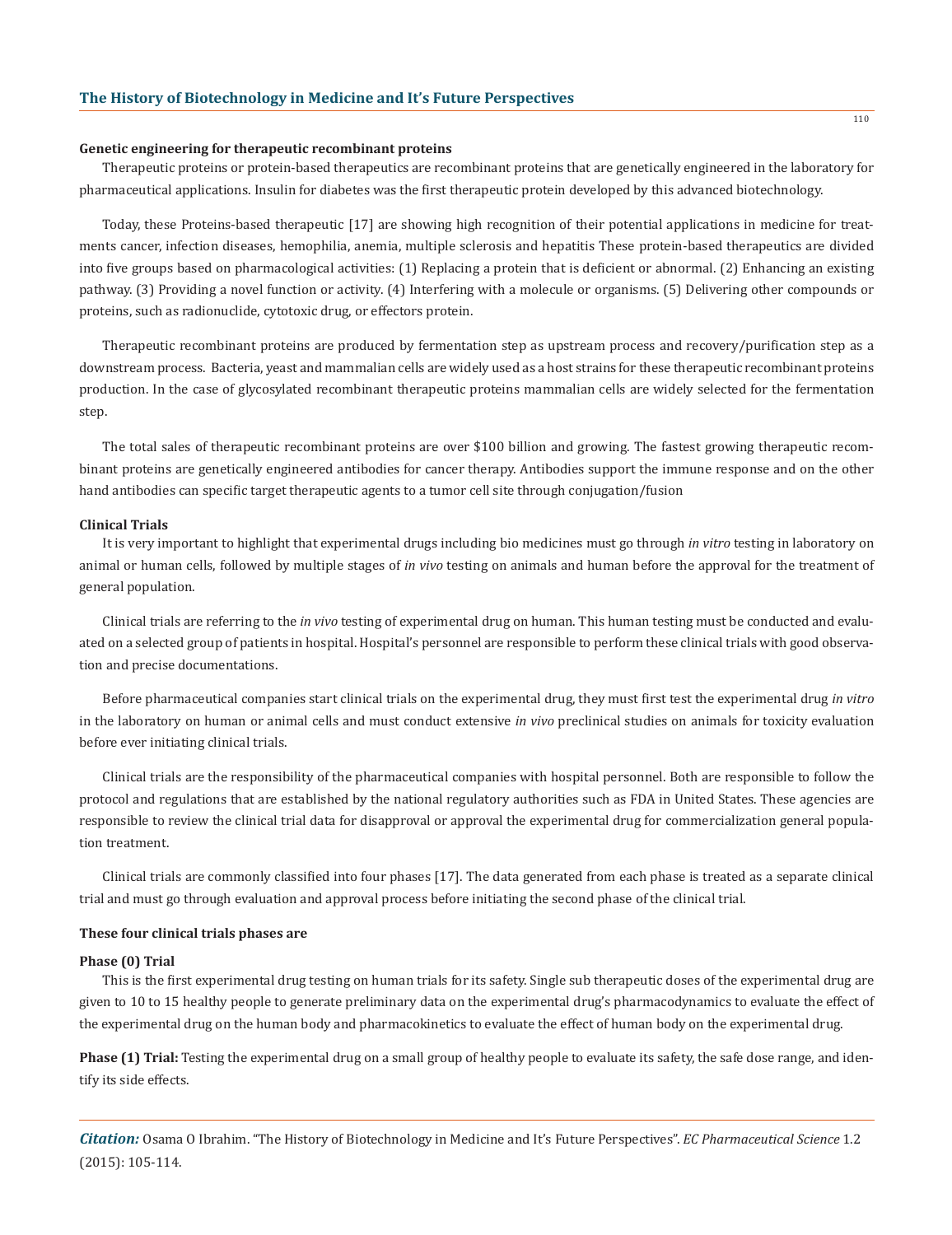**Phase (2) Trial:** The experimental drug is given to group of selected patients (100-300) to see if it is effective and for further evaluation of its safety against placebo.

**Phase (3) Trial:** This is the final confirmation on safety and efficacy against placebo. The experimental drug is given to large groups of patients (1,000-3,000) to confirm its effectiveness, monitor its side effects, and compare it to the safety of commonly used marketed medicines on general population for treatment.

If the experimental drug is successfully passes through the above four phases it will be approved by the national regulatory authority such as FDA in United States for Commercialization as new medicine to treat general population.

**Phase (4) Trial:** This is the post marketing studies after the approval of the newly discovered medicine for commercialization. This phase is mainly to generate additional information from general population treated with the new medicine to fully understand the treatment's risks, benefits, and optimal use.

The time required for new medicine-development process is about 10-15 years. It takes the average of 6 years for both drug discovery and laboratory testing and the average of 8 years for these four clinical trial phases.

#### **Molecular Diagnostics**

The discovery of genes, DNA sequencing and genes expression for protein synthesis led to the development and the application of molecular diagnostics in medicine.

Molecular diagnostics is a technique used to detect biological markers in the genome and proteome. The technique offered the prospect of personalized medicine [18] utilizing biological assays such as PCR (Figure 2), ELISA (Figure 3), and fluorescence *in situ* hybridization for assay and for detection the expression patterns of genes and proteins utilizing detection methods such as mass spectrometry and gene chips (Figure 4).



*Figure 2: a) PCR chain reaction, b) Gel electrophoresis for PCR products stained by Ethidium bromide for detection. http://commons.wikimedia.org/wiki/File:Roland\_Gel.JPG#/media/File:Roland\_Gel.JPG*

Molecular genetics are very useful with a wide range of applications in medical testing such as cancer, infection diseases, parental, human leukocyte antigen, pharmacogenomics, and for disease risk managements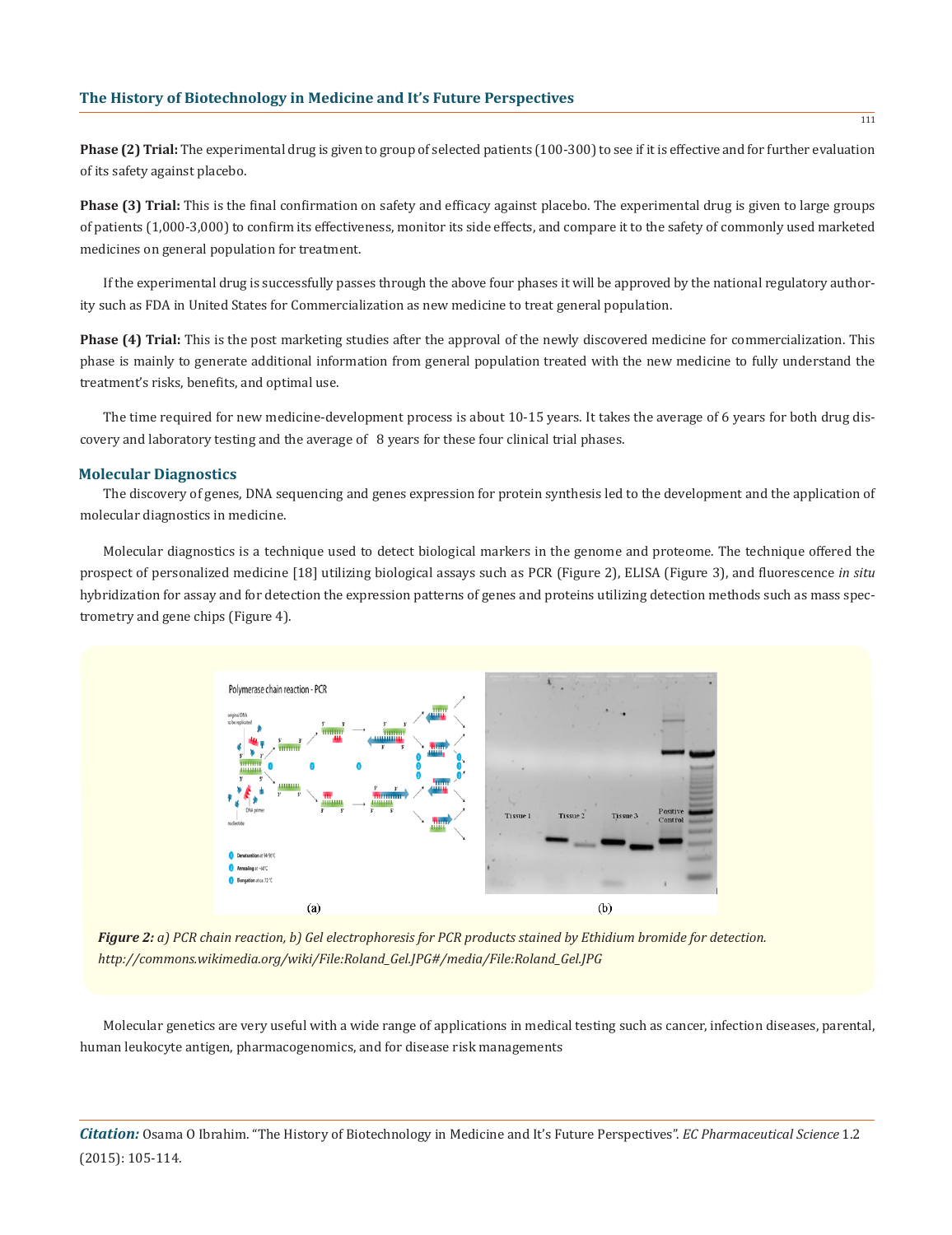



*Figure 4: Molecular Diagnostics, Molecular diagnostics uses technique such as mass spectrometry and gene chips to capture the expression pattern of proteins and genes.*

*http://www.cancer.gov/cancertopics/understandingcancer/moleculardiagnostics/AllPages*

US Food and Drug Administration (FDA) regulate and provide guidance for marketing *in vitro* diagnostic devices (IVD) including molecular diagnostics. There are three regulatory paths [19] for obtaining FDA approval for diagnostic devices: (1) the new diagnostic test is equivalent to an existing diagnostic test in the market, then the  $510(k)$  is the regulatory path for the approval, (2) the new diagnostic test is not equivalent to any diagnostic test in market and is critical in making medical decision for diagnostic and treatment, then the pre-market approval (PMA) is the regulatory path for the approval, (3) the new diagnostic test is not equivalent to any diagnostic test in market but has low or moderate risk in making medical decision for diagnostic or treatment, then the diagnostic test can be marketed under "home brew" guideline.

*Citation:* Osama O Ibrahim. "The History of Biotechnology in Medicine and It's Future Perspectives". *EC Pharmaceutical Science* 1.2 (2015): 105-114.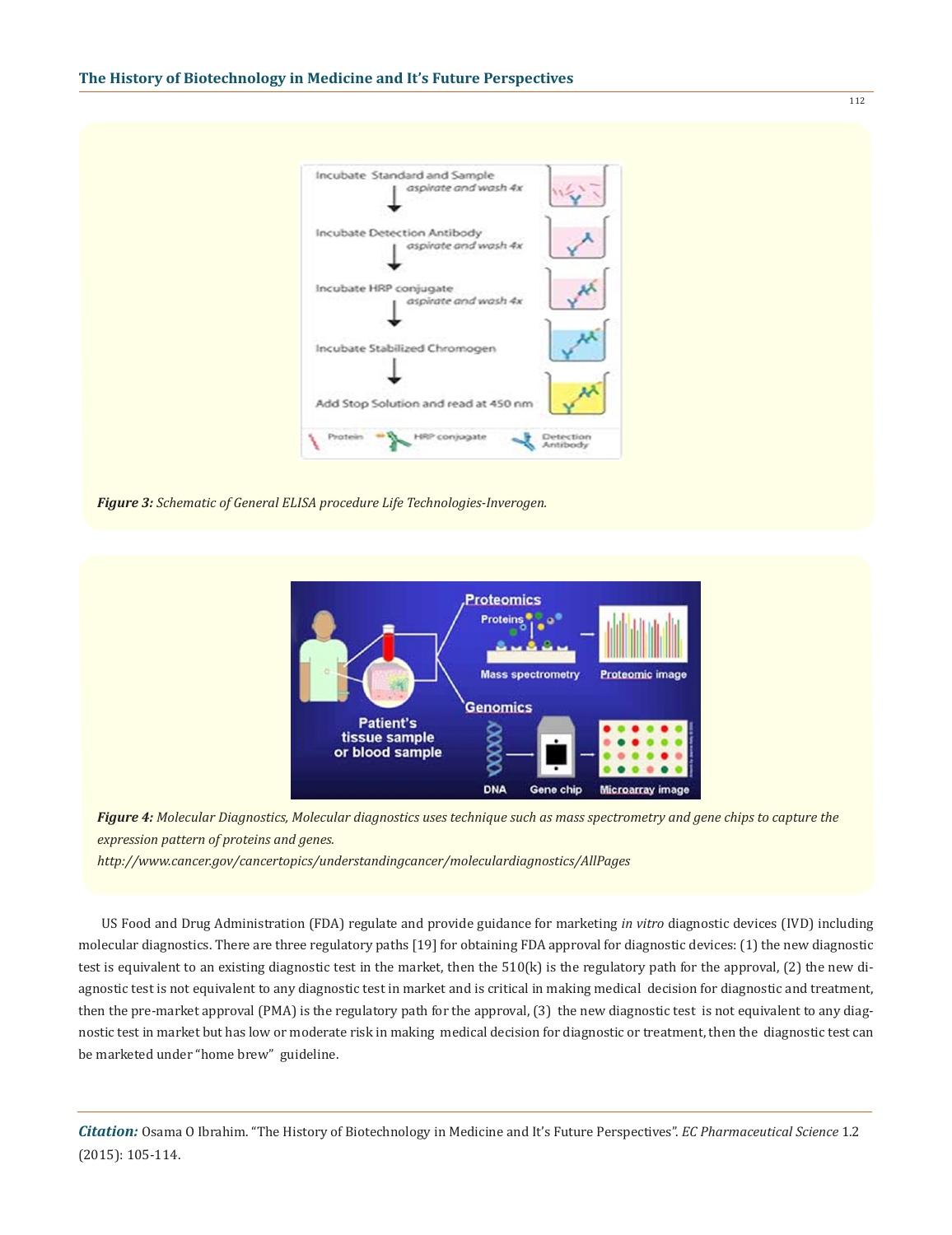#### **Future perspectives of biotechnology in medicine**

Today, the biotechnology has reached a critical size based on a broad understanding of genomics [20], proteomic [21], bioinformatics [22], genetic transformation [23] and molecular breading [24]. These advanced technologies are waiting to be transferred to a large scale bioprocess operations.

Genetic engineering stimulated hopes for both therapeutic protein drugs and for biological organisms themselves, such as modified human cells for treatment of genetic diseases. It is expecting that genetically engineered hosts such as insects, plant cells, and transgenic plants or animals, sooner or later will reach much broader applications, including the production of new cancer treatment drugs such as therapeutic proteins [25] and protein fusion [26] as specific target for tumor cells. DNA sequences [27] is a contributing factor for drug development and is a great information on human genomic that will assist researchers to identify mutations in tumor cells and to evaluate the effect of such mutations on cancer cells sensitivity to certain cancer drugs.

In addition, the use of extreme-thermopiles microbes [28] in recombinant technology to develop unique enzymes active at high temperature as biocatalysts in non-aqueous solution will broaden the technology platform to produce huge reservoir of new bio medicines and bio products with wide applications in medicine, food, agriculture, environment, energy and chemical industry.

#### **Conclusion**

Finally, now a day, the practice of medicine has changed dramatically over the years through pioneering advanced in biotechnology research and innovation. This current advanced biotechnology helping millions of patients worldwide to benefit from therapeutics drugs developed by pharmaceutical companies utilizing this advanced biotechnology in discovering and delivering innovative medicines to treat grievous illnesses.

## **Bibliography**

- 1. Houbraken J., *et al*. "Fleming's penicillin producing strain is not *Penicillium chrysogenum* but *P. rubens*" *IMA Fungus* 2.1 (2011): 87-95.
- 2. Kingston W. "Streptomycin, Schatz v. Waksman, and the balance of credit for discovery". *Journal of the History of Medicine and Allied Sciences* 59.3 (2004): 441-462.
- 3. LeRoith D., *et al*. "Insulin-related material in microbes: similarities and differences from mammalian insulin". *Canadian Journal of Biochemistry and Cell Biology* 63.8 (1985): 839-849.
- 4. Ernesto A., *et al*. "Synthetic biology: new engineering rules for an emerging discipline". *Molecular Systems Biology* 2 2006.0028): 0028.
- 5. Beck A., *et al*. (2010). "Strategies and challenges for the next generation of therapeutic antibodies". *Nature Reviews Immunology* 10.5 (2010): 345-352.
- 6. De Andrea M., *et al*. "The interferon system: an overview". *European Journal of Paediatric Neurology* 6 (2002): A41-58.
- 7. DeMers G., *et al*. "Tissue plasminogen activator and stroke: review of the literature for the clinician". *The Journal of Emergency Medicine* 43.6 (2012): 1149-1154.
- 8. Siren AL., *et al*. "Erythropoietin prevents neuronal apoptosis after cerebral ischemia and metabolic stress". *Proceedings of the National Academy of Sciences* 98.7 (2001): 4044-4049.
- 9. Stanley ER., *et al*. "The biology and action of colony stimulating factor-1". *Stem Cells* 12.1 (1995): 15-24.
- 10. Clark DS. "Can immobilization be exploited to modify enzyme activity?" *TIB Tech* 12 (1994): 439-443.
- 11. Verma IM. "Gene Therapy That Works". *Science* 341.6148 (2013): 853-855.
- 12. Ratjen FA. "Cystic fibrosis: pathogenesis and future treatment strategies". *Respiratory Care* 54.5 (2009): 595-605.
- 13. Nilsson IM. "Haemophilia then and now". *Sydsvenska medicinhistoriska sallskapets arsskrift* 31 (1994): 33-52.
- 14. Emery AE. "The muscular dystrophies". *Lancet* 359.9307 (2002): 687-695.
- 15. Gaziev J and Lucarelli G. "Hematopoietic stem cell transplantation for thalassemia". *Current stem cell research & therapy* 6.2 (2011): 162-169.